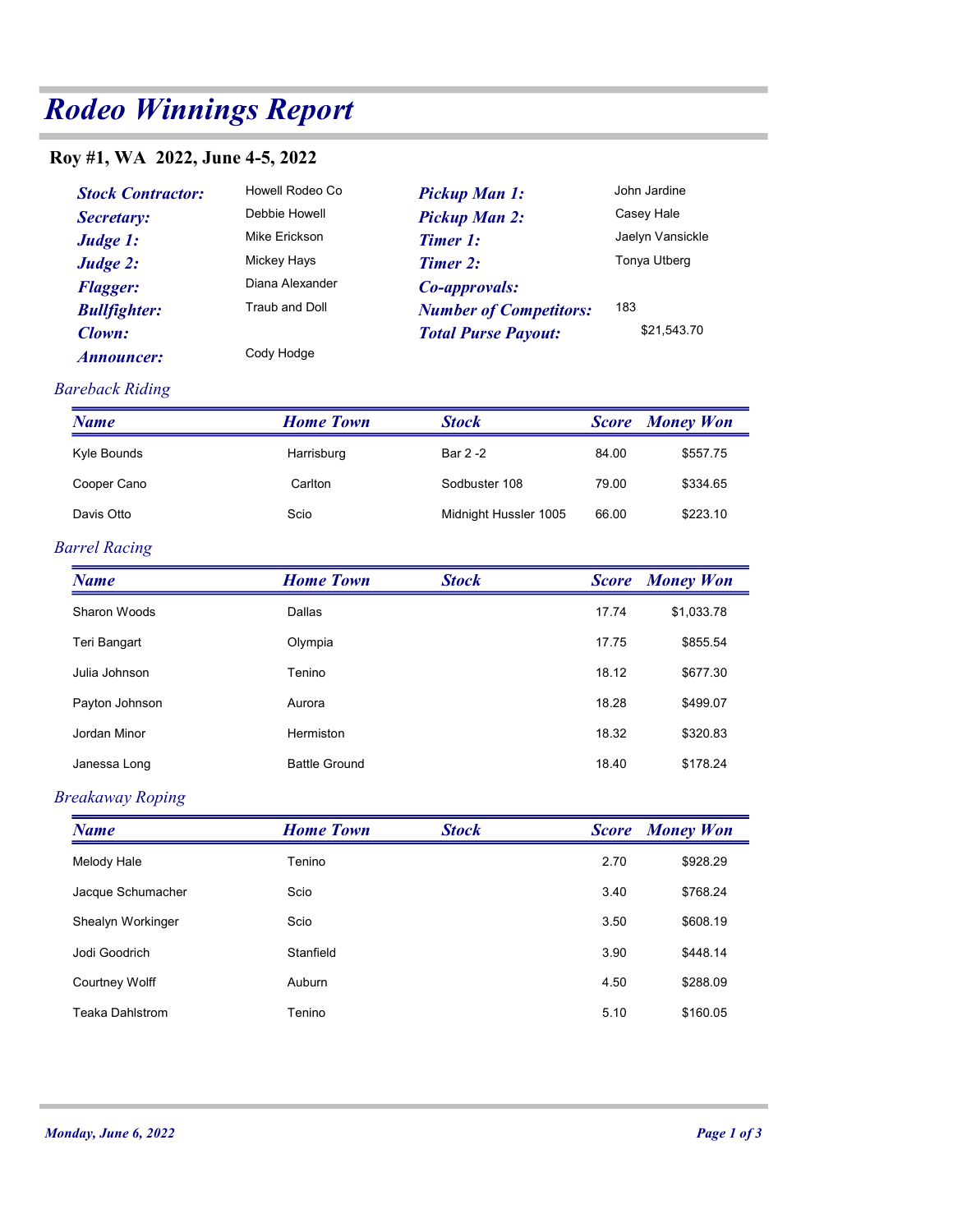### Cow Milking

| <b>Cow Milking</b>            | <b>Home Town</b>     |                       |                       | <b>Money Won</b>       |
|-------------------------------|----------------------|-----------------------|-----------------------|------------------------|
| <b>Name</b><br>Justin Talbott | Canby                | <b>Stock</b>          | <b>Score</b><br>22.80 | \$605.28               |
| Casey Hale                    | Tenino               |                       | 25.00                 | \$453.96               |
| Matt Erb                      | Roy                  |                       | 34.10                 | \$302.64               |
| Wes Vansickle                 | Eatonville           |                       | 38.60                 | \$151.32               |
| Novice SB                     |                      |                       |                       |                        |
| <b>Name</b>                   | <b>Home Town</b>     | <b>Stock</b>          | <b>Score</b>          | <b>Money Won</b>       |
| Chase Martin                  | Beavercreek          | Afternoon Delight 411 | 71.00                 | \$226.98               |
| Mike Reed                     | Columbia City        | YoYo 267              | 68.00                 | \$151.32               |
| <b>Saddle Bronc Riding</b>    |                      |                       |                       |                        |
| <b>Name</b>                   | <b>Home Town</b>     | <b>Stock</b>          | <b>Score</b>          | <b>Money Won</b>       |
| Joe Scott III                 | Madras               | Gunsmoke 212          | 68.00                 | \$485.00               |
| Mike Reed                     | Columbia City        | Angry Enchilada 101   | 68.00                 | \$485.00               |
| Joe Scott Jr.                 | Madras               | Slumlord M205         | 65.00                 | \$242.50               |
| <b>Steer Wrestling</b>        |                      |                       |                       |                        |
| <b>Name</b>                   | <b>Home Town</b>     | <b>Stock</b>          |                       | <b>Score</b> Money Won |
| Dylan Frimodt                 | Burbank              |                       | 5.70                  | \$618.38               |
| <b>Travis Thompson</b>        | Vancouver            |                       | 14.60                 | \$371.03               |
| Wayne Schaffeld               | The Dalles           |                       | 17.00                 | \$247.35               |
| Team Roping Header            |                      |                       |                       |                        |
| <b>Name</b>                   | <b>Home Town</b>     | <b>Stock</b>          | <b>Score</b>          | <b>Money Won</b>       |
| Justin Farber                 | <b>Battle Ground</b> |                       | 6.00                  | \$902.10               |
| <b>Marcus Marriott</b>        | Canby                |                       | 7.90                  | \$671.58               |
| Dally Ertz                    | Scio                 |                       | 9.90                  | \$451.05               |
| Josh Jacobs                   | <b>Buckley</b>       |                       | 10.10                 | \$225.53               |
| Team Roping Heeler            |                      |                       |                       |                        |
| <b>Name</b>                   | <b>Home Town</b>     | <b>Stock</b>          | <b>Score</b>          | <b>Money Won</b>       |
| <b>Calgary Smith</b>          | Adams                |                       | 6.00                  | \$902.10               |
| <b>Mike Marriott</b>          | Canby                |                       | 7.90                  | \$678.58               |
| Steen Schumacher              | Scio                 |                       | 9.90                  | \$451.05               |
| Ty Jacobs                     | <b>Buckley</b>       |                       | 10.10                 | \$225.53               |
| <b>Monday, June 6, 2022</b>   |                      |                       |                       |                        |